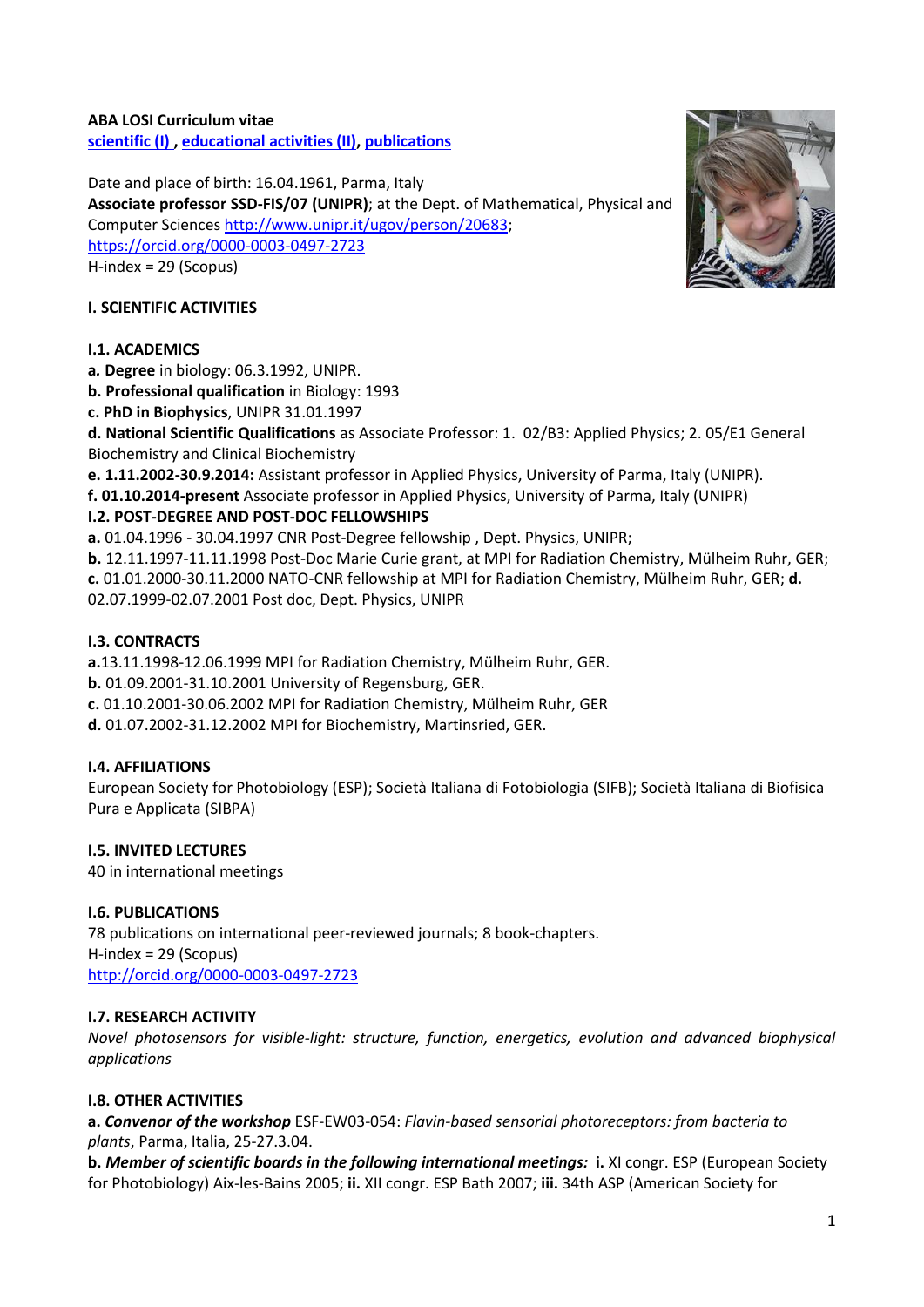Photobiology) meeting, Burlingame, CA, 2008; **iv.** XIII ESP Wroclaw 2009; **v.** XIV ESP, Geneve 2011; **vi.**  Gordon Conference on Photosensory Receptors & Signal Transduction, Lucca, 2010; **vii.** Gordon Conference on Photosensory Receptors & Signal Transduction, Lucca, 2014; **viii.** 16th International Congress on Photobiology, Córdoba, ARG, 2014; **ix**. Gordon Conference on Photosensory Receptors & Signal Transduction, Galveston TX, 2016; **x**: World Congress on Light and Life (17th Congress of the International Union of Photobiology and 18th Congress of the European Society for Photobiology), Barcelona (Spain) 25- 30. 08. 2019; 19th Congress of the European Society for Photobiology), Salzburg (Austria) 30.08-03.09.2021 **c.** *Associated editor* to Photochemical and Photobiological Sciences, Royal Society of Chemistry, Londra (2006-present)

**d.** *Visiting scientist at MPI for Chemical Energy Conversion*, MH,GER (2005-2015)

**e.** 03.2014-04.2018 responsible for orientation and divulgation for Physics degrees at UNIPR **f.** Referee for H2020-FETOPEN-RIA-2014-2015, contract CT-EX2015D244897-101; referee for ANVUR\_VQR 2011-2014; referee for the French National Research Agency (ANR), 2018.

# **I.9 FINANCED PROJECTS**

**a.** (DFG)- Forschergruppe FOR 526: Blue-light Sensitive Photoreceptors, 2004-2010. **Role:** Guest Scientist **b.** Vigoni programme 2011, **running: 2012-2013**, project: "*Fine-tuning of the photobiophysics of photoreceptor proteins for applications in high resolution fluorescence microscopy and optogenetics*". **Role:**  Coordinator

**c. PRIN 2010-2011:** *L'equilibrio tra eccitazione ed inibizione nel sistema nervoso centrale: trasmissione sinaptica, plasticità e sinaptopatie* running: **01.02.2013-01.02.2016; Role:** Participant

# **I.10. COLLABORATIONS**

Max Planck Institute for Chemical Energy Conversion, Mülheim an der Ruhr, GER Forschungszentrum Jülich GmbH, GER Istituto Italiano di Tecnologia, Genova, ITA Università degli Studi di Genova, ITA University of Würzburg, GER Humboldt Universität zu Berlin, GER Freie Universität Berlin, Berlin, GER Universidad Nacional de Rosario, Rosario, ARG Huazhong Agricultural University, WUHAN CHN Aarhus University, Denmark University of Leipzig, Germany **I.11. AWARDS**

2014: Photocite-B award for the most cited review on Photochemistry and Photobiology during 2010-2013; conferred for: A. Losi, A. and W. Gaertner, Old chromophores, new photoactivation paradigms, trendy applications: flavins in LOV and BLUF Photoreceptors, Photochem. Photobiol., 2011, 87, 491-510.

### **II. TEACHING AND EDUCATIONAL ACTIVITY**

### <span id="page-1-0"></span>**II. 1 COURSE ASSIGNMENTS at UNIPR (Università di Parma, Italy)**

**AY. 2004/2005:** Photobiology (4 credits); Master degree in Physics of Biosystems

**AY. 2007/2008:** Physics (7 credits); Bachelor degree in Biology

**AY. 2008/2009:** Physics (7 credits); Bachelor degree in Biology

**AY. 2009/2010: a.** Physics (9 credits); Bachelor degree in Biology

**b.** Introduction to Biophysics (9 credits); Master degree in Physics

**AY 2011/2012:** Introduction to Biophysics (9 credits); Master degree in Physics

**AY 2012/2013:** Biophysics (6 credits) Master degree in Physics

**AY 2013/2014:** Biophysics (6 credits) Master degree in Physics

### **AY 2014/2015-present:**

**a.** Photobiophysics and Photobiology (6 credits) Master degree in Physics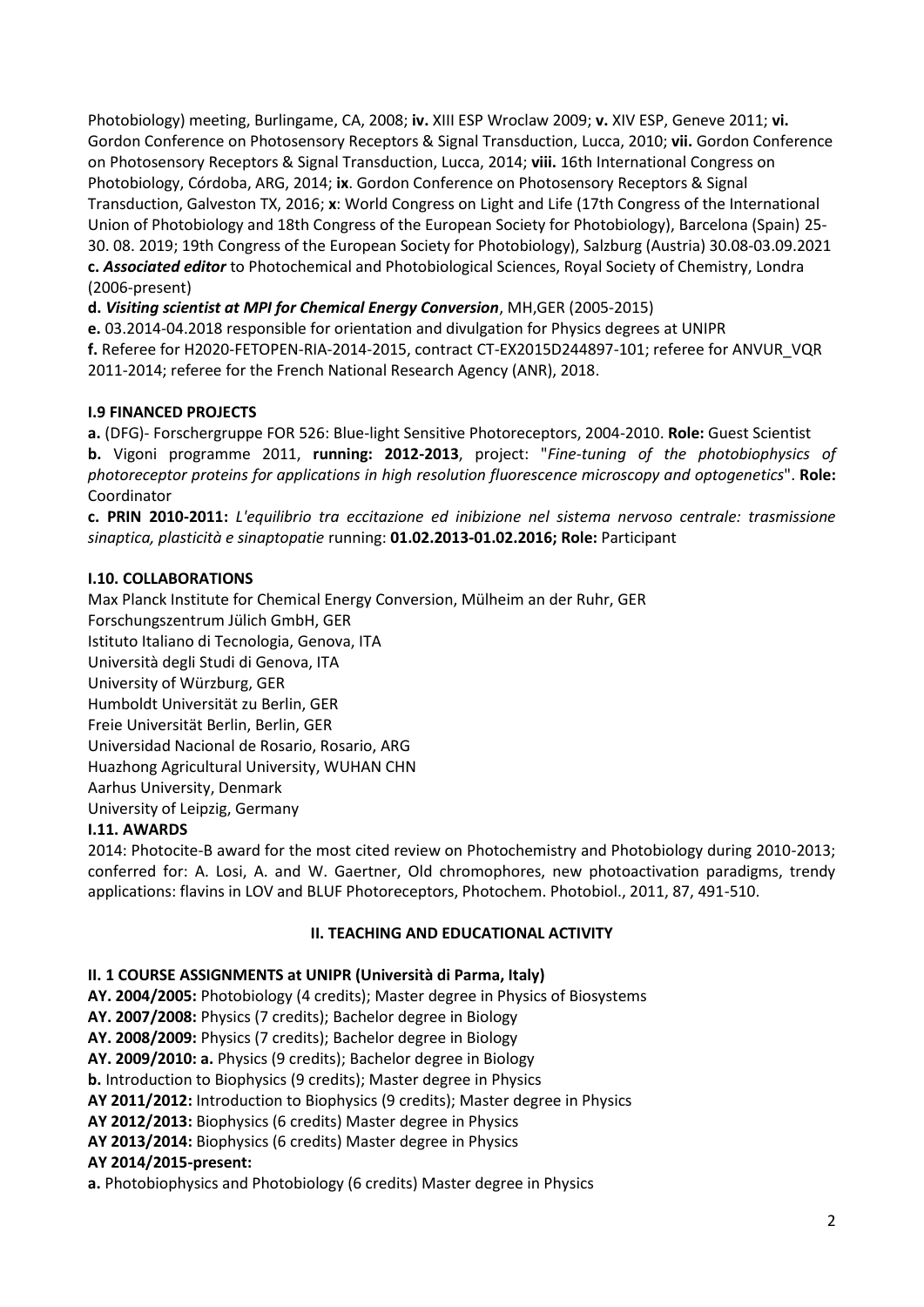**b.** Physics (5 credits); Bachelor degree in Zootechnical sciences and technologies in animal productions (UNIPR);

**c.** Applied Physics (3 credits); Master Degree in Veterinary medicine

### **II.2. OTHER EDUCATIONAL ASSIGNMENTS at UNIPR**

**a. 2014-**Coordinator of the modular course: 1005246 - FISICA APPLICATA, MATEMATICA DI BASE APPLICATA ALLE SCIENZE BIOMEDICHE, INFORMATICS - APPLIED PHYSICS, BASIC MATHEMATICS FOR BIOMEDICAL SCIENCES, INFORMATICS, Master degree 5029 - MEDICINA VETERINARIA

**b. 2014-**Coordinator of the modular course: 06493 - FISICA, STATISTICA E INFORMATICA - PHYSICS

Bachelor degree: 3020 - SCIENZE ZOOTECNICHE E TECNOLOGIE DELLE PRODUZIONI ANIMALI **c. 2010-**Responsible for: 1005155 - IDONEITA' DI LINGUA INGLESE B1 - ENGLISH LANGUAGE QUALIFYING

EXAM B1, Bachelor degree: 3026 - FISICA

**c. 2013-**Responsible for: 1005267 - IDONEITA' DI LINGUA INGLESE B2 - ENGLISH LANGUAGE QUALIFYING EXAM B2, Master degree: 5036 – FISICA

### **II.3. EDUCATIONAL ACTIVITY OUTSIDE ITALY**

**a.** DFG graduate college (GRK 640) ''Sensory photoreceptors in natural and artificial systems'', University of Regensburg (GER). Lezione: Photoacoustics of Photoreceptors, July 20 – 23 , 2001, Nové Hrady, Czech Republic.

**b.** AA2011-2012; 2012-2013; 2013-2014: Experimental course "Advanced protein biochemistry", Prof. Wolfgang Gärtner, for the Master in Biochemistry, at the University of Düsseldorf, GER. Personal engagement: steady-state and time-resolved fluorescence; lessons of photobiophysics.

**c.** 16th-30th April 2016: 12 h lessons within the "Photobiology" Course at the Huazhong Agricultural University, WUHAN CHN

#### **II.4. SUPERVISING AND TUTORING**

**a.** Supervision of 3 PhD thesis

**b.** Supervision or co-supervision of 15 bachelor and master degree thesis

**c.** Supervision of 1 Master Thesis in Chemistry for ERASMUS PLUS SMT 2016/2017, LA with Heinrich Heine Universitaet-Duesseldorf (GER)

### **II.5. ORIENTATION AND DIFFUSION OF SCIENTIFIC CULTURE**

March 2013-2018: Delegate to of the Physics course at UNIPR for: **a.** coordination of orientation activities for ingoing students; **b.** diffusion of scientific culture. **c.** local organization of The European Researchers' Night; **d.** Curator of the related web pages

[http://smfi.unipr.it/it/Fisica\\_orientamento\\_divulgazione](http://smfi.unipr.it/it/Fisica_orientamento_divulgazione)

April 2018-: local organization of The European Researchers' Night and other science divulgation activities

#### **III. PUBLICATIONS**

<span id="page-2-0"></span>**ABA LOSI LIST OF PUBLICATIONS** <https://orcid.org/0000-0003-0497-2723> **a. Journal Articles**

- 1. Ding, Y., Zhao, Z., Matysik, J., Gärtner, W., & Losi, A.. Mapping the role of aromatic amino acids within a bluelight sensing LOV domain. *Physical Chemistry Chemical Physics*, 2021, 23*:* 16767-16775.
- 2. Losi, A., Gärtner, W. A light life together: photosensing in the plant microbiota. *Photochem Photobiol Sci*. 2021, 20: 451-473
- 3. Eleonora Consiglieri, Qian-Zhao Xu, Kai-Hong Zao, Wolfgang Gaertner and Aba Losi, The first molecular characterisation of blue- and red-light photoreceptors from *Methylobacterium radiotolerans*, *Phys. Chem. Chem. Phys.*, 2020, 22:12434-12446
- 4. Eugenia Polverini, Florian Karl Schackert and Aba Losi, Interplay among the "flipping" glutamine, a conserved phenylalanine, water and hydrogen bonds within a blue-light sensing LOV domain, *Photochem. Photobiol. Sci*., 2020, 19: 892–904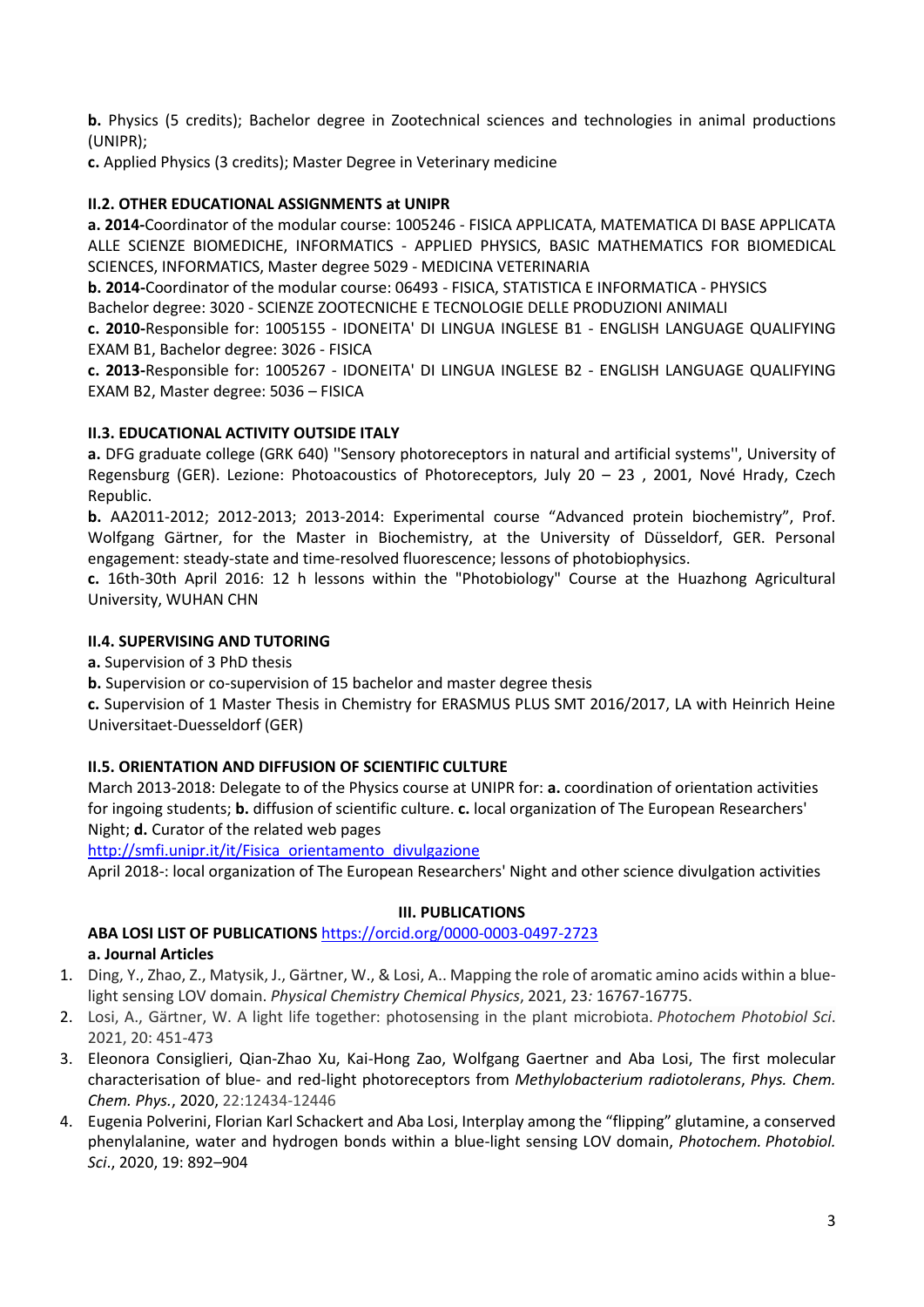- 5. Eleonora Consiglieri, Qianzhao Xu, Mikkel Bregnhoej, Michael Westberg, Peter R. Ogilby and Aba Losi, Single mutation in a novel bacterial LOV protein yields a singlet oxygen generator, *Photochem. Photobiol. Sci*., 2019, 18: 2657 - 2660
- 6. Eleonora Consiglieri, Alexander Gutt, Wolfgang Gaertner, Luiz Schubert, Cristiano Viappiani, Stefania Abbruzzetti and Aba Losi, [Dynamics and efficiency of photoswitching in biliverdin-binding](https://pubs.rsc.org/en/content/articlelanding/2019/pp/c9pp00264b/unauth#%21divAbstract)  [phytochromes,](https://pubs.rsc.org/en/content/articlelanding/2019/pp/c9pp00264b/unauth#%21divAbstract) *Photochem. Photobiol. Sci*[.,](https://pubs.rsc.org/en/content/articlelanding/2019/pp/c9pp00264b/unauth#%21divAbstract) 2019, 18, 2484-2496
- 7. Qian-Zhao Xu,, Pavlo Bielytskyi, James Otis, Christina Lang, Jon Hughes, Kai-Hong Zhao, Aba Losi , Wolfgang Gaertner and Chen Song, [MAS NMR on a Red/Far-Red Photochromic](https://www.mdpi.com/1422-0067/20/15/3656) [Cyanobacteriochrome All2699 from Nostoc,](https://www.mdpi.com/1422-0067/20/15/3656) Int. J. Mol. Sci. 2019, 20, 3656;
- 8. W.-L.Ding, Y.-N. Hou, Z.-Z. Tan, S.-P. Jiang, D. Miao, A. Losi, W. Gaertner, H. Scheer, K.-H. Zhao, [Far-red](https://www.sciencedirect.com/science/article/pii/S0167488918303008)  [acclimating cyanobacterium as versatile source for bright fluorescent biomarkers,](https://www.sciencedirect.com/science/article/pii/S0167488918303008) *BBA - Molecular Cell Research*, 2018, 1865, 1649-1656
- 9. A. Losi, K. Gardner, A. Möglich, Blue-Light Receptors for Optogenetics, Chem. Rev., 2018, 118, 10659-10709
- 10. A. Losi, H. R. Bonomi, N. Michael, K.Tang,K.-H. Zhao, Time-resolved energetics of photoprocesses in prokaryotic phytochrome-related photoreceptors, *Photochem. Photobiol.,* 2017*,* 93: 733-740
- 11. J. Simon, A. Losi, K.-H. Zhao, W. Gaertner, FRET in a Synthetic Flavin- and Bilin-binding Protein, *Photochem. Photobiol.,* 2017*,* 93: 1057-1062
- 12. A. Losi, W. Gaertne[r,](http://onlinelibrary.wiley.com/doi/10.1111/php.12674/pdf) Solving blue-light riddles: new lessons from flavin-binding LOV [photoreceptors,](http://onlinelibrary.wiley.com/doi/10.1111/php.12674/pdf) *Photochem. Photobiol.*, 2017, 93: 141-158
- 13. A. Ricci, L. Dramis, R. Shah, W. Gaertner, [A. Losi, Visualizing the relevance of bacterial blue-](http://onlinelibrary.wiley.com/doi/10.1111/1758-2229.12320/abstract) and red-light [receptors during plant-pathogen interaction,](http://onlinelibrary.wiley.com/doi/10.1111/1758-2229.12320/abstract) *[Environ. Microbiol. Rep.](http://onlinelibrary.wiley.com/doi/10.1111/1758-2229.12320/abstract)*, 2015, 7: 795-802
- 14. A. Losi, C. Mandalari, W. Gaertner, The evolution and functional role of flavin-based prokaryotic photoreceptors, *Photochem. Photobiol*., 2015, 91: 1021-1031
- 15. I. Kraiselburd, A. Gutt, A. Losi, W. Gaertner. E. Orellano, Functional Characterization of a LOV-Histidine Kinase Photoreceptor from *Xanthomonas citri subsp. citri*, *Photochem. Photobiol*., 2015, 91: 1123-1132
- 16. A. Losi, S. Abbruzzetti, Photofunctional proteins: how nature keeps the laboratories updated about light and life, *Photochem. Photobiol. Sci*., 2015,14, 198-199
- 17. F.Pennacchietti, A. Losi, X.-L. Xu, K.-H. Zhao, W.Gaertner, C. Viappiani, F. Cella Zanacchi, A. Diaspro and S. Abbruzzetti, [Photochromic conversion in a red/green cyanobacteriochrome](http://pubs.rsc.org/en/content/articlelanding/2014/pp/c4pp00337c#%21divAbstract) from Synechocystis PCC6803: quantum yields in solution and photoswitching dynamics in living *E.coli* cells, *Photochem. Photobiol. Sci.*, 2015, 14: 229-237
- 18. F. Pennacchietti, S.Abbruzzetti, A.Losi, C. Mandalari, R. Bedotti, C. Viappiani. , F. Cella Zanacchi, A. Diaspro, W.Gaertner, [The dark recovery rate in the photocycle of the bacterial photoreceptor YtvA](http://www.plosone.org/article/info%3Adoi%2F10.1371%2Fjournal.pone.0107489) is affected by the cellular environment and by hydration, *PLoS ONE*, 2014, 9: e107489*.* doi:10.1371/journal.pone.0107489
- 19. Z.-H. Chen, S. Raffelberg, A. Losi, P. Schaap, W. Gaertner, A cyanobacterial light activated adenylyl cyclase partially restores development of a Dictyostelium discoideum, adenylyl cyclase a null mutant, 2014, *J. Biotechnol.*191, 246-249
- 20. A. Losi, C. Mandalari and W. Gaertner, [From plant infectivity to growth patterns: the role of blue-light sensing](http://www.mdpi.com/2223-7747/3/1/70)  [in the prokaryotic world,](http://www.mdpi.com/2223-7747/3/1/70) *Plants*, 2014, 3, 70-94
- 21. S. Raffelberg, L. Wang, S. Gao, A. Losi, W. Gaertner and G. Nagel, A LOV-domain-mediated blue-light-activated adenylate cyclase from the cyanobacterium *Microcoleus chthonoplastes* PCC 7420, *Biochem. J.,* 2013, 455: 359-365
- 22. S. Raffelberg, A.Gutt, W. Gaertner, C. Mandalari, S. Abbruzzetti, C. Viappiani and A. Losi, The amino acids surrounding the flavin 7a-methyl group determine the UVA spectral features of a LOV protein, *Biol. Chem.,* 2013, 394: 1517-1528,
- 23. C.Engelhard, S. Raffelberg, Y. Tang, R. P. Diensthuber, A.Moeglich, A. Losi,W. Gaertner and R.Bittl, A structural model for the full-length blue light-sensing protein YtvA from *Bacillus subtilis*, based on EPR spectroscopy, *Photochem. Photobiol. Sci.*, 2013, 12: 1855-1863
- 24. A. Losi, Blue-light photoreceptors: from activation to advanced applications, *Photochem. Photobiol. Sci.*, 2013, 12:1124.
- 25. C. Mandalari, A. Losi and W. Gaertner, Distance-tree analysis, distribution and co-presence of bilin- and flavin-binding prokaryotic photoreceptors for visible light, *Photochem. Photobiol. Sci.*, 2013, 12:1144-1157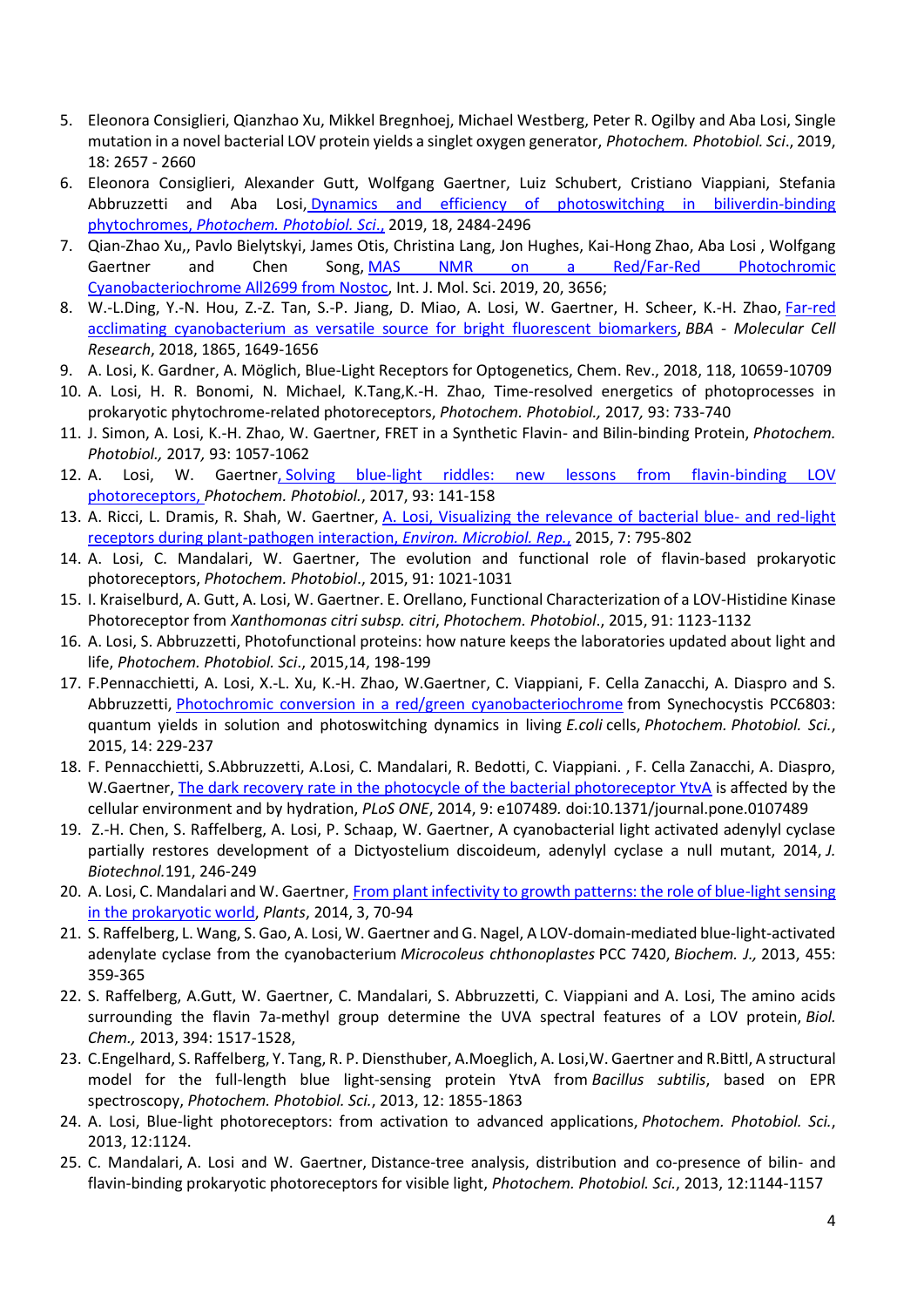- 26. A. Losi, W. Gaertner, S.Raffelberg, F. Cella Zanacchi, P.Bianchini, A.Diaspro, C.Mandalari, S.Abbruzzetti and C.Viappiani, [A photochromic bacterial photoreceptor with potential for super-resolution](http://pubs.rsc.org/en/Content/ArticleLanding/2013/PP/c2pp25254f#%21divAbstract)  [microscopy,](http://pubs.rsc.org/en/Content/ArticleLanding/2013/PP/c2pp25254f#%21divAbstract) *Photochem. Photobiol. Sci.*, 2013, 12, 231-235.
- 27. I. Kraiselburd, A.I. Alet , M.L.Tondo, S. Petrocelli, L.D. Daurelio LD, J. Monzon, O.A. Ruiz, A. Losi, E. G. Orellano, A LOV Protein Modulates the Physiological Attributes of *Xanthomonas axonopodis* pv. citri Relevant for Host Plant Colonization., *PLoS ONE*, 2012, 7: e38226.
- 28. D.Bauer, F.-P. Montforts, A. Losi H.Goerner Photoprocesses of chlorin e6 glucose derivatives, *Photochem. Photobiol. Sci.*, 2012, 11: 925-930 DOI: 10.1039/c1pp05303e ; ISSN: 1474-905X; IF: 2.923 (rank = Q2)
- 29. A. Losi, W. Gaertner, The Evolution of Flavin-Binding Photoreceptors: An Ancient Chromophore Serving Trendy Blue-Light Sensors, *Annu. Rev. Plant Biol*., 2012, 63, 49-72.
- 30. G. Pathak, A. Losi and W. Gaertner, Metagenome-based screening reveals worldwide distribution of LOVdomain proteins, *Photochem. Photobiol.*, 2012, 88, 107-118.
- 31. A. Losi, A. and W. Gaertner, Old chromophores, new photoactivation paradigms, trendy applications: flavins in LOV and BLUF Photoreceptors, *Photochem. Photobiol.*, 2011, **87**, 491-510.
- 32. S. Raffelberg, M. Mansurova, W. Gaertner and **A. Losi**, Modulation of the photocycle of a LOV domain photoreceptor by the hydrogen bonding network, *J. Am. Chem. Soc.,* 2011, **133**, 5346-5356.
- 33. M. Stierl, P. Stumpf, D. Udwari, R. Gueta, R. Hagedorn, A. Losi, W. Gaertner, L. Petereit, M. Efetova, M. Schwarzel, T. G. Oertner, G. Nagel and P. Hegemann, Light-modulation of cellular cAMP by a small bacterial photoactivated adenylyl cyclase, bPAC, of the soil bacterium *Beggiatoa*, *J. Biol. Chem.*, 2011, **286**, 1181-1188.
- 34. A. Losi, C. Viappiani and S. Nonell, Photofunctional proteins: from understanding to engineering, *Photochem. Photobiol. Sci.*, 2010, **9**, 1285.
- 35. Z. Cao, E. Livoti, A. Losi and W. Gaertner, A Blue Light-inducible Phosphodiesterase Activity in the Cyanobacterium Synechococcus elongatus, *Photochem. Photobiol.*, 2010, **86**, 606-611.
- 36. Y. Tang, Z. Cao, E. Livoti, U. Krauss, K.-E. Jaeger, W. Gaertner and **A. Losi**, Interdomain signalling in the bluelight sensing and GTP-binding protein YtvA: a mutagenesis study uncovering the importance of specific protein sites, *Photochem. Photobiol. Sci.*, 2010, **9**, 47-56.
- 37. K. Jentzsch, A. Wirtz, F. Circolone, T. Drepper, A. Losi, W. Gaertner, K.-E. Jaeger and U. Krauss, Mutual Exchange of Kinetic Properties by Extended Mutagenesis in Two Short LOV Domain Proteins from *Pseudomonas putida*, *Biochemistry*, 2009, **48**, 10321-10333.
- 38. U. Krauss, B. Q. Minh, A. Losi, W. Gaertner, T. Eggert, A. von Haeseler and K.-E. Jaeger, The distribution and phylogeny of light, oxygen, voltage (LOV) blue-light signaling proteins in the three kingdoms of life, *J. Bacteriol.*, 2009, **191**, 7234-7242.
- 39. M. Avila Perez, J. Vreede, Y. Tang, O. Bende, A. Losi, W.Gaertner and K. Hellingwerf, *In vivo* mutational analysis of YTVA from *Bacillus subtilis*: Mechanism of light-activation of the general stress response, *J. Biol. Chem.*, 2009, **284**, 24958-24964.
- 40. H. Ogata, Z. Cao, A. Losi, W. Gaertner, Crystallization and preliminary X-ray analysis of LOV domain of bluelight receptor YtvA from *Bacillus amyloliquefaciens* FZB42, *Acta Crystallographica Section F*, 2009, **65,** 853- 855.
- 41. G.P.Pathak, A. Ehrenreich, A. Losi, W.R. Streit, and W. Gaertner, Novel Blue Light-Sensitive Proteins from a Metagenomic Approach, *Environ. Microbiol.,* 2009, **11**, 2388-2399.
- 42. A. Losi and W. Gaertner, Bacterial bilin- and flavin-binding photoreceptors, *Photochem. Photobiol. Sci.*, 2008, **7,** 1168-1178*.* DOI: 10.1039/b802472c; ISSN: 1474-905X; IF =2.144
- 43. Z. Cao, V. Buttani, A. Losi and W. Gaertner, A blue light inducible two component signal transduction system in the plant pathogen *Pseudomonas syringae pv. tomato, Biophys. J*., 2008, 94, 897-905.
- 44. **A.Los**i and W. Gaertner Shedding (blue) light on algal gene expression, *Proc. Nat. Acad. Sci. USA*, 2008, 105, 7-8.
- 45. **A. Losi,** Flavin-based Blue-light Photosensors: a Photobiophysics Update, *Photochem. Photobiol.* 2007, 83, 1283-1300.
- 46. V. Buttani, W. Gaertner and **A. Losi**, NTP-binding properties of the blue-light receptor YtvA and effects of the E105L mutation, *Eur. Biophys. J.*, 2007, 36, 831-839. DOI: 10.1007/s00249-007-0155-1; ISSN: 0175-7571;IF  $= 2.24$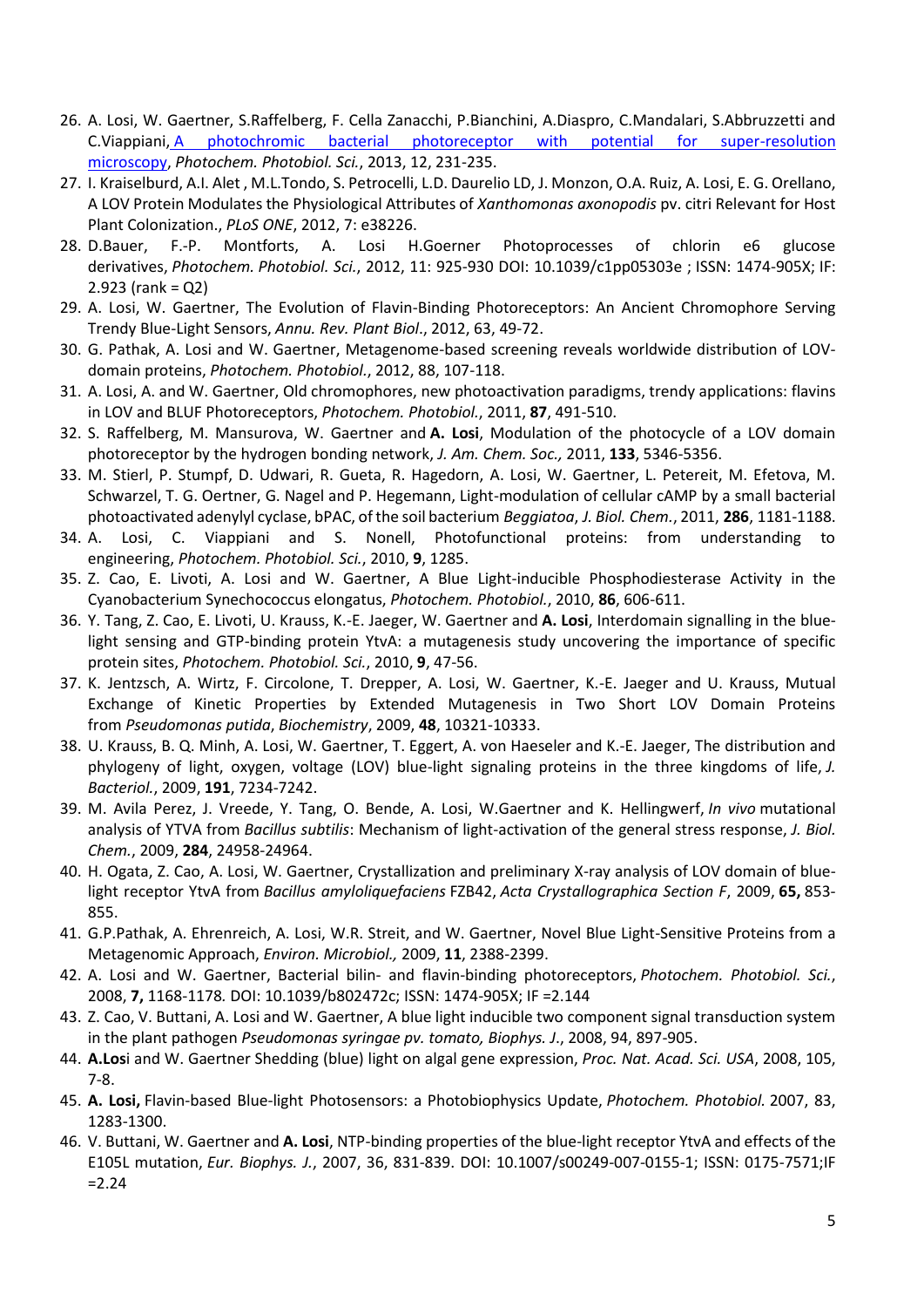- 47. T. Drepper, T. Eggert, F. Circolone, A. Heck, U. Krauss, J.-K. Guterl, M. Wendorff, A. Losi, W. Gaertner and K.- E. Jaeger, Reporter proteins for in vivo fluorescence without oxygen, *Nature Biotechnol.*, 2007, 25, 443-445. DOI: 10.1038/nbt1293; ISSN: 1087-0156;IF =22.85
- 48. V. Buttani, **A. Losi**, T. Eggert, U. Krauss, K.-E. Jaeger, Z. Cao and W. Gaertner, Conformational analysis of the blue-light sensing protein YtvA reveals a competitive interface for LOV-LOV dimerization and interdomain interactions, *Photochem. Photobiol. Sci.*, 2007, 6, 41-49.
- 49. V. Buttani, **A. Losi**, E. Polverini and W. Gaertner, Blue news: NTP binding properties of the blue-light sensitive YtvA protein from *Bacillus subtilis*, *FEBS Lett.*, 2006, **580**, 3818-3822.
- 50. U. Krauss, A. Losi, W. Gaertner, K.-E. Jaeger and T. Eggert, Initial characterization of a blue-light sensing, phototropin-related protein from *Pseudomonas putida*: a paradigm for an extended LOV construct, *Phys. Chem. Chem. Phys.*, 2005, **7**, 2229-2236. DOI: 10.1039/b504554a ; ISSN: 1463-9076; IF = 2.519
- 51. **A. Losi,** E. Ghiraldelli, S. Jansen and W. Gaertner, Mutational effects on protein structural changes and interdomain interactions in the blue-light sensing LOV protein YtvA, *Photochem. Photobiol.*, 2005, 81, 1145- 1152**.**
- 52. A. Losi, T. Gensch, M. A. van der Horst, K. J. Hellingwerf and S. E. Braslavsky, Hydrogen-Bond Network Probed by Time-Resolved Optoacoustic Spectroscopy: The Case of Photoactive Yellow Protein and the Effect of E46Q and E46A Mutations, *Phys. Chem. Chem. Phys.*, 2005, **7**, 2229-2236.
- 53. **A. Losi,** E. Ternelli and W. Gaertner, Tryptophan Fluorescence in the *Bacillus subtilis* Phototropin-related Protein YtvA as a Marker of Interdomain Interaction , *Photochem. Photobiol.*, 2004, 80, 150-153.
- 54. **A. Losi,** T. Kottke and P. Hegemann, Recording of Blue Light-Induced Energy and Volume Changes within the Wild-Type and Mutated Phot-LOV1 Domain from *Chlamydomonas reinhardtii*, *Biophys. J.*, 2004, 86, 1051- 1060. ISSN: 0006-3495; IF = 4.585
- 55. **A. Losi,** The bacterial counterparts of plants phototropins, *Photochem. Photobiol. Sci.*, 2004, 3, 566-574.
- 56. T. Bednarz, A. Losi, W. Gaertner, P. Hegemann and J. Heberle, Functional variations among LOV domains as revealed by FT-IR difference spectroscopy, *Photochem. Photobiol. Sci.*, 2004, **3**, 575-579.
- 57. W. Gaertner, A. Losi, Crossing the borders: archaeal rhodopsins go bacterial, *Trends Microbiol.*, 2003, **11**, 405-407.
- 58. A. Losi, I. Yruela, M. Reus, A. R. Holzwarth and S. E. Braslavsky, Structural changes upon excitation of D1-D2- Cyt b(559) photosystem II reaction centers depend on the beta- carotene content, *Photochem. Photobiol.* Sci., 2003, 2, 722-729.
- 59. A. Losi, S. E. Braslavsky, The time-resolved thermodynamics of the chromophore-protein interactions in biological photosensors. Learning from photothermal measurements, *Phys. Chem. Chem. Phys.*, 2003, **5**, 2739-2750.
- 60. **A. Losi,** B. Quest and W. Gaertner, Listening to the blue: the time-resolved thermodynamics of the bacterial blue-light receptor YtvA and its isolated LOV domain, *Photochem. Photobiol. Sci.*, 2003, **2**, 759-766.
- 61. **A. Losi,** E. Polverini, B. Quest and W. Gaertner, First evidence for phototropin-related blue- light receptors in prokaryotes, *Biophys. J.*, 2002, 82, 2627-2634.
- 62. A. Losi, A. A. Wegener, M. Engelhard and S. E. Braslavsky, Thermodynamics of the early steps in the photocycle of *Natronobacterium pharaonis* halorhodopsin. Influence of medium and of anion substitution, *Photochem. Photobiol.*, 2001, **74**, 495-503.
- 63. A. Losi, A. A. Wegener, M. Engelhardt and S. E. Braslavsky, Enthalpy-entropy ompensation in a photocycle: The K to L transition in sensory rhodopsin II from *Natronobacterium pharaonis*, *J. Am. Chem. Soc.*, 2001, **123**, 1766-1767.
- 64. A. Losi, A. A. Wegener, M. Engelhard, W. Gaertner and S. E. Braslavsky, Aspartate 75 mutation in sensory rhodopsin II from *Natronobacterium pharaonis* does not influence the production of the K-like intermediate, but strongly affects its relaxation pathway, *Biophys. J.*, 2000, **78**, 2581-2589.
- 65. A. Losi, I. Michler, W. Gaertner and S. E. Braslavsky, Time-resolved thermodynamic changes photoinduced in 5,12-*trans-*locked bacteriorhodopsin. Evidence that retinal isomerization is required for protein activation., *Photochem. Photobiol.*, 2000, **72**, 590-597.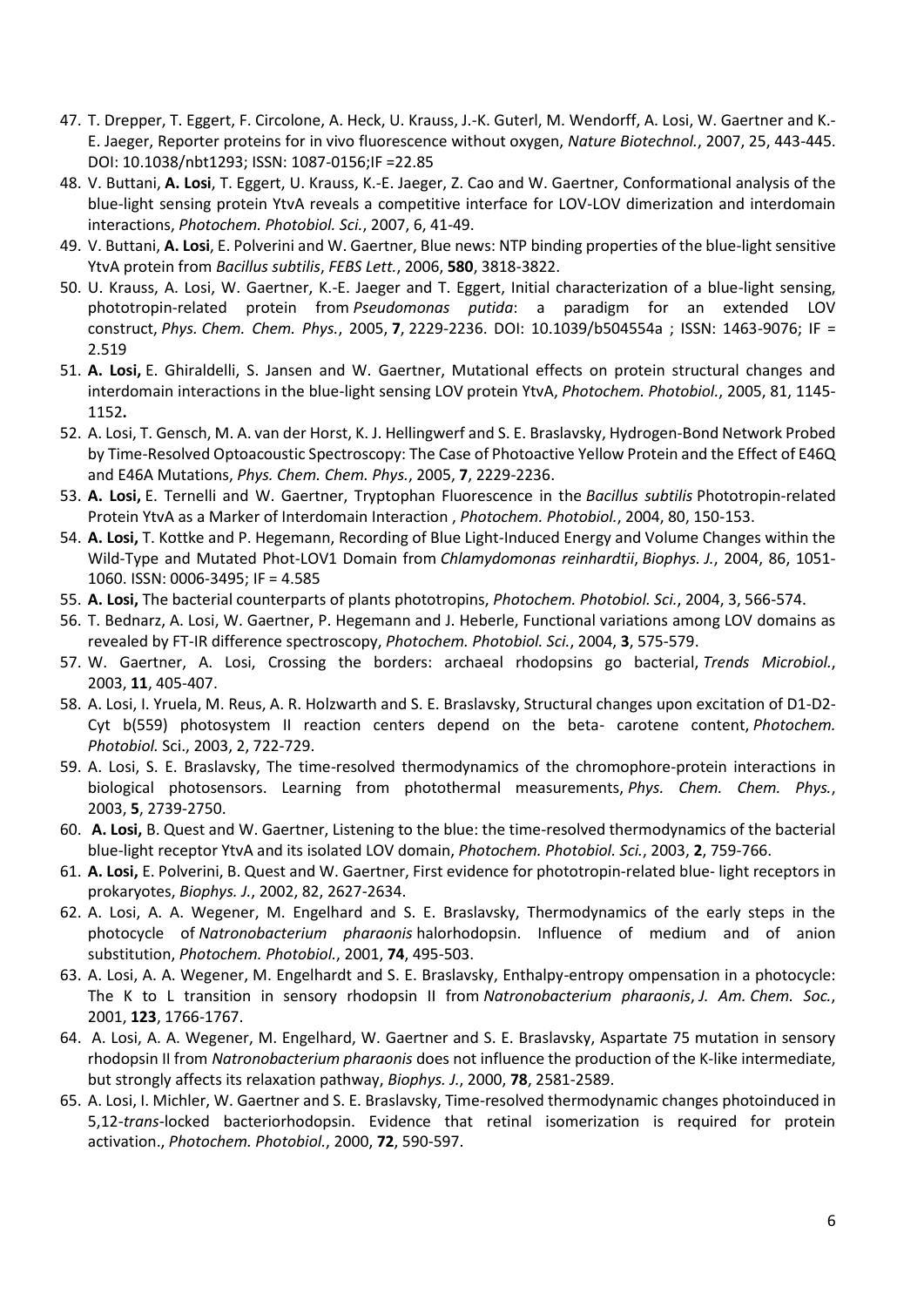- 66. A. Losi, S. E. Braslavsky, W. Gaertner and J. L. Spudich, Time-resolved absorption and photothermal measurements with sensory rhodopsin I from *Halobacterium salinarum*, *Biophys. J.*, 1999, **76**, 2183- 2191.ISSN: 0006-3495;IF = 4.58;
- 67. A. Losi, A. A. Wegener, M. Engelhard, W. Gaertner and S. E. Braslavsky, Time-resolved absorption and photothermal measurements with recombinant sensory rhodopsin II from *Natronobacterium pharaonis*, *Biophys. J.*, 1999, **77**, 3277-3286.
- 68. **A. Losi,** A. Vecli and C. Viappiani, Photoinduced structural volume changes in aqueous solutions of blepharismin, *Photochem. Photobiol.*, 1999, **69**, 435-442.
- 69. A. Losi, C. Viappiani, Reaction volume and rate constants for the excited-state proton transfer in aqueous solutions of naphthols, *Chem. Phys. Lett.*, 1998, **289**, 500-506.
- 70. T. A. Wells, A. Losi, R.K. Dai, P. ScottS. M. Park, J. Goldbeck and P. S. Song, Electron transfer quenching and photoinduced EPR of hypericin and the ciliate photoreceptor stentorin, *J. Phys. Chem. A*, 1997, **101**, 366-372.
- 71. N. Angelini, R. Cubeddu, F. Lenci, A. Losi, A. Pifferi, A. Sgarbossa, P. Taroni, A. Vecli and C. Viappiani, Artificial model of photoreceptors: effect of quenchers on the fluorescence properties of hypericin embedded in liposomes, *J. Photochem. Photobiol. B: Biol.*, 1997, **38**, 245-252.
- 72. **A. Losi,** Fluorescence and time resolved photoacoustics of hypericin inserted in liposomes: dependence on pigment concentration and bilayer phase, *Photochem. Photobiol.,* 1997*,* **65,** 791-801. 6
- 73. **A. Losi,** R. Bedotti and C. Viappiani, Time-resolved photoacoustics determination of intersystem crossing and singlet oxygen photosensitization quantum yields for 4,5',8- trimethylpsoralen, *J. Phys. Chem.*, 1995, **99**, 16162-16167
- 74. F. Lenci, N. Angelini, F. Ghetti, A. Sgarbossa, A. Losi, A. Vecli, A. Viappiani, P. Taroni, A. Pifferi and R. Cubeddu, Spectroscopic and photoacustic studies of hypericin embedded in liposomes as a photoreceptor model., *Photochem Photobiol.*, 1995, **62**, 199-204.
- 75. **A. Losi,** A. Vecli, C. Viappiani, N. Angelini, F. Ghetti and F. Lenci, Photoacoustic spectroscopy of non radiative transitions in photoreceptor pigments from *Blepharisma japonicum*, *Med. Biol. Environment*, 1994, 22, 165- 173.
- 76. A. Losi, C. Viappiani and P. R. Crippa, The interaction of melanin with 8- methoxypsoralen: Quenching effect on radiative and nonradiative transitions. A fluorescence and pulsed photoacoustic study, *Photochem. Photobiol.*, 1994, **59**, 596-602.
- 77. **A. Losi,** R. Bedotti, L. Brancaleon and C. Viappiani, Porphyrin-melanin interaction: effect on fluorescence and non-radiative relaxations, *J. Photochem. Photobiol. B: Biol.*, 1993, 21, 69-76.
- 78. A. Losi, C. Viappiani and P. R. Crippa, Quenching of the excited states of 8- methoxypsoralen by synthetic eumelanin, *J. Fluorescence*, 1993, **3**, 191-194.

### **b. Book Chapters**

- 1. **Losi, A**. (2020) LOV proteins photobiophysics, In: G. C. K. Roberts, A. Watts (eds.), Encyclopedia of Biophysics, https://doi.org/10.1007/978-3-642-35943-9\_800-1
- 2. **Losi, A**., Viappiani C. (2020) Flavin Mononucleotide-binding fluorescent proteins, In: G. C. K. Roberts, A. Watts (eds.), Encyclopedia of Biophysics, https://doi.org/10.1007/978-3-642-35943-9\_825-1
- 3. **Losi, A**. (2013) LOV proteins photobiophysics. In: G.C.K. Roberts (ed.), *Encyclopedia of Biophysics,* Springer-Verlag Berlin Heidelberg, pp. 1312-1316
- 4. **Losi, A**., Viappiani C. (2013) Flavin Mononucleotide-binding fluorescent proteins. In: G.C.K. Roberts (ed.), *Encyclopedia of Biophysics,* Springer-Verlag Berlin Heidelberg, pp. 768-771
- 5. **Losi, A**. and Gaertner, W. (2012) Blue light regulation in plants and microorganisms. In: A. Griesbeck, M. Oelgemoeller and F. Ghetti eds, *CRC Handbook of Organic Photochemistry and Photobiology*, 3rd edn. , vol. II, ch. 53, pp. 1237-1264, CRC Press, Taylor&Francis publishing group, Boca Raton (USA)
- 6. **Losi, A**. (2006) Flavin-based photoreceptors in bacteria In: *Flavin photochemistry and photobiology*, Donat Haeder and Giulio Jori eds., Elsevier, Amsterdam (The Netherlands) pp. 223-276
- 7. **Losi, A**. and A. Vecli (1998) Photophysical chemistry of hypericin and related pigments: Time resolved optoacoustics studies. *Recent Research Developments in Physical Chemistry* **2,** 469-487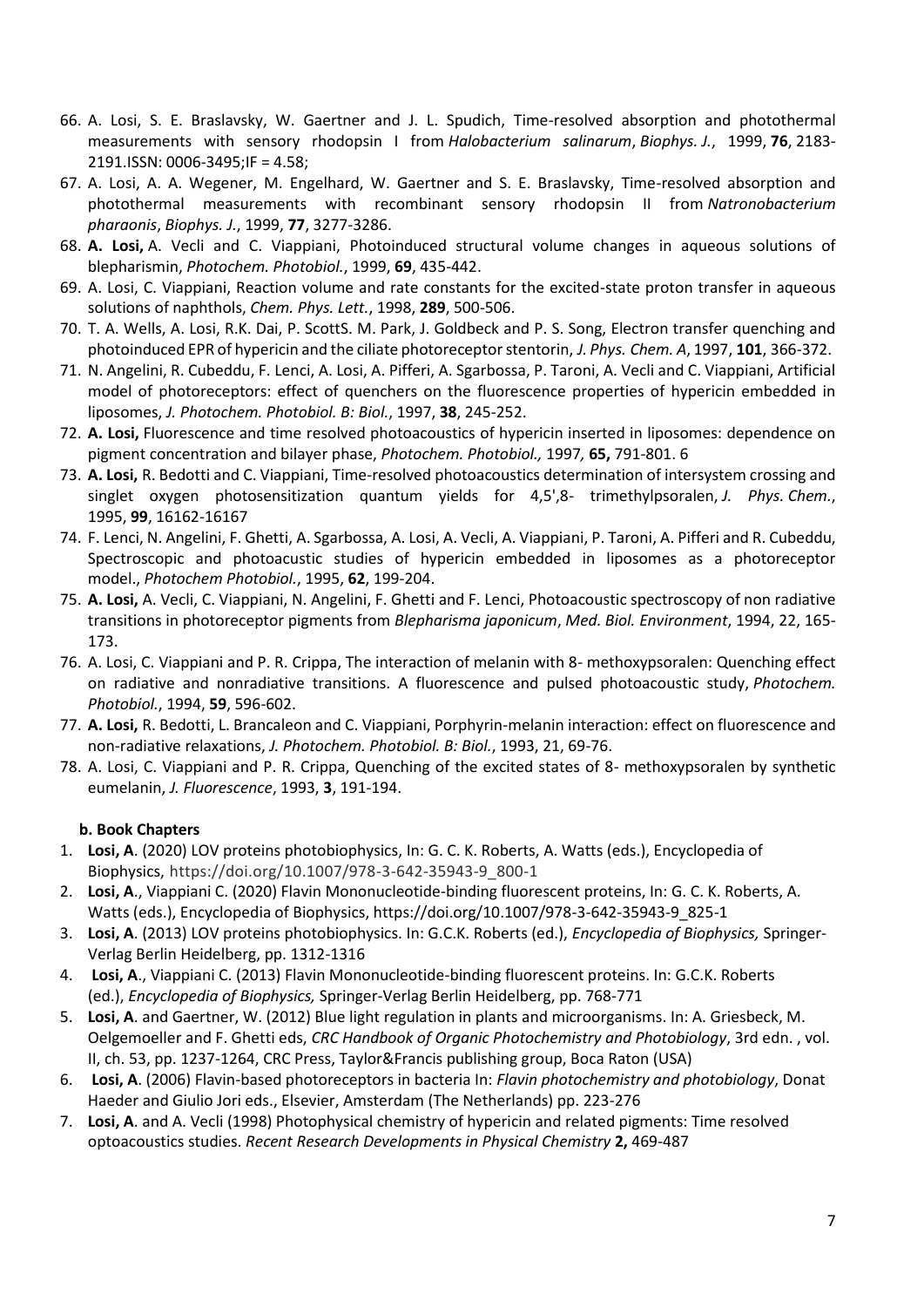8. **Losi, A**. and A. Vecli (1997) Combined spectroscopic and time-resolved photocalorimetric studies of photosensitizers of biomedical interest. *Trends Photochem. Photobiol.* **4,** 99-116. Book Series Research Trends Ed.*,* 1997, Vol. 4 pp. 99-116

**ABA LOSI LIST OF PUBLICATIONS** <https://orcid.org/0000-0003-0497-2723>

### **a. Journal Articles**

- 79. Losi, A., Gärtner, W. A light life together: photosensing in the plant microbiota. *Photochem Photobiol Sci* (2021)[. https://doi.org/10.1007/s43630-021-00029-7](https://doi.org/10.1007/s43630-021-00029-7)
- 80. Eleonora Consiglieri, Qian-Zhao Xu, Kai-Hong Zao, Wolfgang Gaertner and Aba Losi, The first molecular characterisation of blue- and red-light photoreceptors from *Methylobacterium radiotolerans*, *Phys. Chem. Chem. Phys.*, 2020, 22:12434-12446
- 81. Eugenia Polverini, Florian Karl Schackert and Aba Losi, Interplay among the "flipping" glutamine, a conserved phenylalanine, water and hydrogen bonds within a blue-light sensing LOV domain, *Photochem. Photobiol. Sci*., 2020, 19: 892–904
- 82. Eleonora Consiglieri, Qianzhao Xu, Mikkel Bregnhoej, Michael Westberg, Peter R. Ogilby and Aba Losi, Single mutation in a novel bacterial LOV protein yields a singlet oxygen generator, *Photochem. Photobiol. Sci*., 2019, 18: 2657 - 2660
- 83. Eleonora Consiglieri, Alexander Gutt, Wolfgang Gaertner, Luiz Schubert, Cristiano Viappiani, Stefania Abbruzzetti and Aba Losi, Dynamics and efficiency of photoswitching in biliverdin-binding [phytochromes,](https://pubs.rsc.org/en/content/articlelanding/2019/pp/c9pp00264b/unauth#%21divAbstract) *Photochem. Photobiol. Sci*[.,](https://pubs.rsc.org/en/content/articlelanding/2019/pp/c9pp00264b/unauth#%21divAbstract) 2019, 18, 2484-2496
- 84. Qian-Zhao Xu,, Pavlo Bielytskyi, James Otis, Christina Lang, Jon Hughes, Kai-Hong Zhao, Aba Losi , Wolfgang Gaertner and Chen Song, [MAS NMR on a Red/Far-Red Photochromic](https://www.mdpi.com/1422-0067/20/15/3656) [Cyanobacteriochrome All2699 from Nostoc,](https://www.mdpi.com/1422-0067/20/15/3656) Int. J. Mol. Sci. 2019, 20, 3656;
- 85. W.-L.Ding, Y.-N. Hou, Z.-Z. Tan, S.-P. Jiang, D. Miao, A. Losi, W. Gaertner, H. Scheer, K.-H. Zhao, [Far-red](https://www.sciencedirect.com/science/article/pii/S0167488918303008)  [acclimating cyanobacterium as versatile source for bright fluorescent biomarkers,](https://www.sciencedirect.com/science/article/pii/S0167488918303008) *BBA - Molecular Cell Research*, 2018, 1865, 1649-1656
- 86. A. Losi, K. Gardner, A. Möglich, Blue-Light Receptors for Optogenetics, Chem. Rev., 2018, 118, 10659-10709
- 87. A. Losi, H. R. Bonomi, N. Michael, K.Tang,K.-H. Zhao, Time-resolved energetics of photoprocesses in prokaryotic phytochrome-related photoreceptors, *Photochem. Photobiol.,* 2017*,* 93: 733-740
- 88. J. Simon, A. Losi, K.-H. Zhao, W. Gaertner, FRET in a Synthetic Flavin- and Bilin-binding Protein, *Photochem. Photobiol.,* 2017*,* 93: 1057-1062
- 89. A. Losi, W. Gaertne[r,](http://onlinelibrary.wiley.com/doi/10.1111/php.12674/pdf) Solving blue-light riddles: new lessons from flavin-binding LOV [photoreceptors,](http://onlinelibrary.wiley.com/doi/10.1111/php.12674/pdf) *Photochem. Photobiol.*, 2017, 93: 141-158
- 90. A. Ricci, L. Dramis, R. Shah, W. Gaertner, [A. Losi, Visualizing the relevance of bacterial blue-](http://onlinelibrary.wiley.com/doi/10.1111/1758-2229.12320/abstract) and red-light [receptors during plant-pathogen interaction,](http://onlinelibrary.wiley.com/doi/10.1111/1758-2229.12320/abstract) *[Environ. Microbiol. Rep.](http://onlinelibrary.wiley.com/doi/10.1111/1758-2229.12320/abstract)*, 2015, 7: 795-802
- 91. A. Losi, C. Mandalari, W. Gaertner, The evolution and functional role of flavin-based prokaryotic photoreceptors, *Photochem. Photobiol*., 2015, 91: 1021-1031
- 92. I. Kraiselburd, A. Gutt, A. Losi, W. Gaertner. E. Orellano, Functional Characterization of a LOV-Histidine Kinase Photoreceptor from *Xanthomonas citri subsp. citri*, *Photochem. Photobiol*., 2015, 91: 1123-1132
- 93. A. Losi, S. Abbruzzetti, Photofunctional proteins: how nature keeps the laboratories updated about light and life, *Photochem. Photobiol. Sci*., 2015,14, 198-199
- 94. F.Pennacchietti, A. Losi, X.-L. Xu, K.-H. Zhao, W.Gaertner, C. Viappiani, F. Cella Zanacchi, A. Diaspro and S. Abbruzzetti, [Photochromic conversion in a red/green cyanobacteriochrome](http://pubs.rsc.org/en/content/articlelanding/2014/pp/c4pp00337c#%21divAbstract) from Synechocystis PCC6803: quantum yields in solution and photoswitching dynamics in living *E.coli* cells, *Photochem. Photobiol. Sci.*, 2015, 14: 229-237
- 95. F. Pennacchietti, S.Abbruzzetti, A.Losi, C. Mandalari, R. Bedotti, C. Viappiani. , F. Cella Zanacchi, A. Diaspro, W.Gaertner, [The dark recovery rate in the photocycle of the bacterial photoreceptor YtvA](http://www.plosone.org/article/info%3Adoi%2F10.1371%2Fjournal.pone.0107489) is affected by the cellular environment and by hydration, *PLoS ONE*, 2014, 9: e107489*.* doi:10.1371/journal.pone.0107489
- 96. Z.-H. Chen, S. Raffelberg, A. Losi, P. Schaap, W. Gaertner, A cyanobacterial light activated adenylyl cyclase partially restores development of a Dictyostelium discoideum, adenylyl cyclase a null mutant, 2014, *J. Biotechnol.*191, 246-249
- 97. A. Losi, C. Mandalari and W. Gaertner, [From plant infectivity to growth patterns: the role of blue-light sensing](http://www.mdpi.com/2223-7747/3/1/70)  [in the prokaryotic world,](http://www.mdpi.com/2223-7747/3/1/70) *Plants*, 2014, 3, 70-94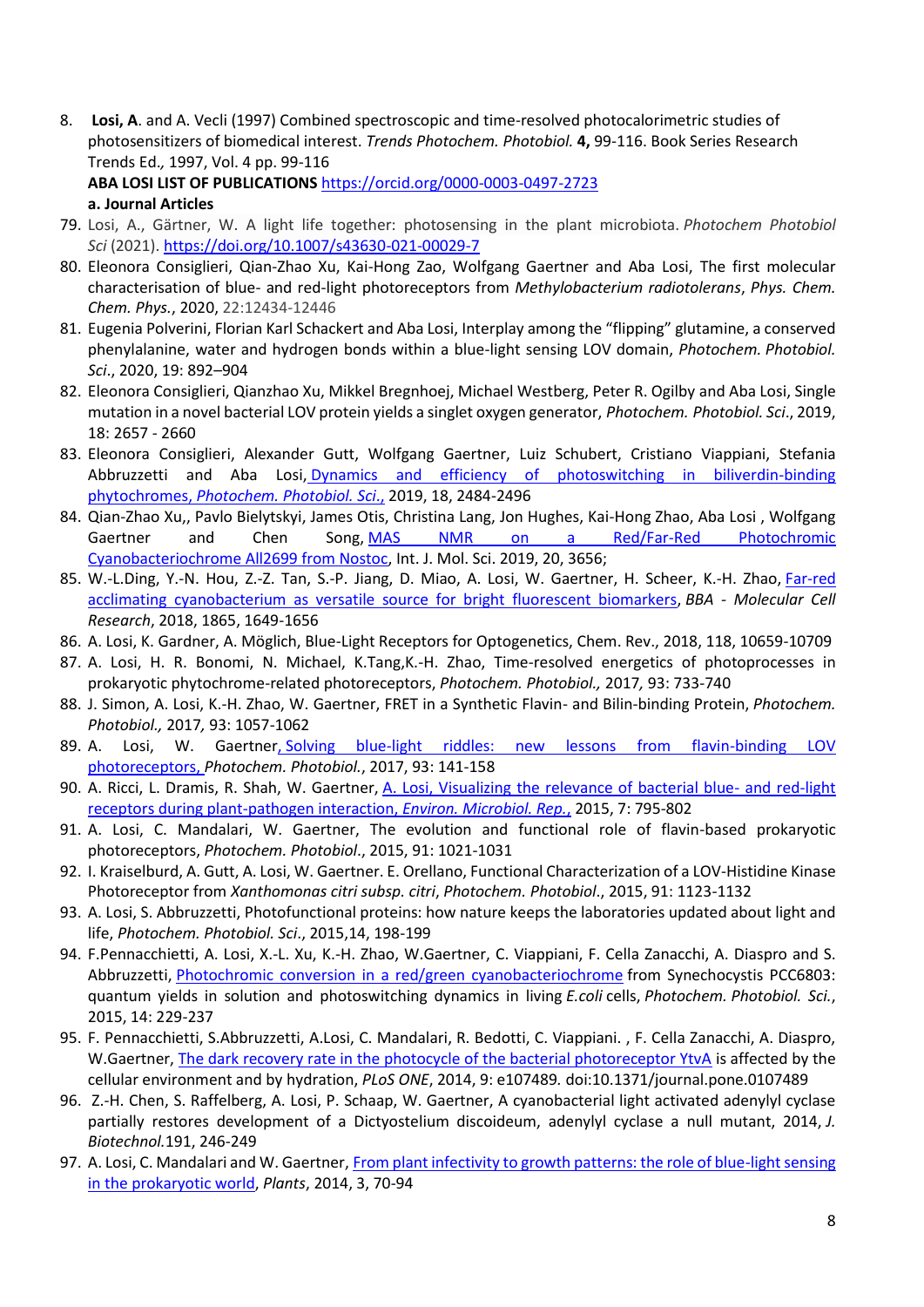- 98. S. Raffelberg, L. Wang, S. Gao, A. Losi, W. Gaertner and G. Nagel, A LOV-domain-mediated blue-light-activated adenylate cyclase from the cyanobacterium *Microcoleus chthonoplastes* PCC 7420, *Biochem. J.,* 2013, 455: 359-365
- 99. S. Raffelberg, A.Gutt, W. Gaertner, C. Mandalari, S. Abbruzzetti, C. Viappiani and A. Losi, The amino acids surrounding the flavin 7a-methyl group determine the UVA spectral features of a LOV protein, *Biol. Chem.,* 2013, 394: 1517-1528,
- 100. C.Engelhard, S. Raffelberg, Y. Tang, R. P. Diensthuber, A.Moeglich, A. Losi,W. Gaertner and R.Bittl, A structural model for the full-length blue light-sensing protein YtvA from *Bacillus subtilis*, based on EPR spectroscopy, *Photochem. Photobiol. Sci.*, 2013, 12: 1855-1863
- 101. A. Losi, Blue-light photoreceptors: from activation to advanced applications, *Photochem. Photobiol. Sci.*, 2013, 12:1124.
- 102. C. Mandalari, A. Losi and W. Gaertner, Distance-tree analysis, distribution and co-presence of bilinand flavin-binding prokaryotic photoreceptors for visible light, *Photochem. Photobiol. Sci.*, 2013, 12:1144- 1157
- 103. A. Losi, W. Gaertner, S.Raffelberg, F. Cella Zanacchi, P.Bianchini, A.Diaspro, C.Mandalari, S.Abbruzzetti and C.Viappiani, [A photochromic bacterial photoreceptor with potential for super-resolution](http://pubs.rsc.org/en/Content/ArticleLanding/2013/PP/c2pp25254f#%21divAbstract)  [microscopy,](http://pubs.rsc.org/en/Content/ArticleLanding/2013/PP/c2pp25254f#%21divAbstract) *Photochem. Photobiol. Sci.*, 2013, 12, 231-235.
- 104. I. Kraiselburd, A.I. Alet , M.L.Tondo, S. Petrocelli, L.D. Daurelio LD, J. Monzon, O.A. Ruiz, A. Losi, E. G. Orellano, A LOV Protein Modulates the Physiological Attributes of *Xanthomonas axonopodis* pv. citri Relevant for Host Plant Colonization., *PLoS ONE*, 2012, 7: e38226.
- 105. D.Bauer, F.-P. Montforts, A. Losi H.Goerner Photoprocesses of chlorin e6 glucose derivatives, *Photochem. Photobiol. Sci.*, 2012, 11: 925-930 DOI: 10.1039/c1pp05303e ; ISSN: 1474-905X; IF: 2.923 (rank = Q2)
- 106. A. Losi, W. Gaertner, The Evolution of Flavin-Binding Photoreceptors: An Ancient Chromophore Serving Trendy Blue-Light Sensors, *Annu. Rev. Plant Biol*., 2012, 63, 49-72.
- 107. G. Pathak, A. Losi and W. Gaertner, Metagenome-based screening reveals worldwide distribution of LOV-domain proteins, *Photochem. Photobiol.*, 2012, 88, 107-118.
- 108. A. Losi, A. and W. Gaertner, Old chromophores, new photoactivation paradigms, trendy applications: flavins in LOV and BLUF Photoreceptors, *Photochem. Photobiol.*, 2011, **87**, 491-510.
- 109. S. Raffelberg, M. Mansurova, W. Gaertner and **A. Losi**, Modulation of the photocycle of a LOV domain photoreceptor by the hydrogen bonding network, *J. Am. Chem. Soc.,* 2011, **133**, 5346-5356.
- 110. M. Stierl, P. Stumpf, D. Udwari, R. Gueta, R. Hagedorn, A. Losi, W. Gaertner, L. Petereit, M. Efetova, M. Schwarzel, T. G. Oertner, G. Nagel and P. Hegemann, Light-modulation of cellular cAMP by a small bacterial photoactivated adenylyl cyclase, bPAC, of the soil bacterium *Beggiatoa*, *J. Biol. Chem.*, 2011, **286**, 1181-1188.
- 111. A. Losi, C. Viappiani and S. Nonell, Photofunctional proteins: from understanding to engineering, *Photochem. Photobiol. Sci.*, 2010, **9**, 1285.
- 112. Z. Cao, E. Livoti, A. Losi and W. Gaertner, A Blue Light-inducible Phosphodiesterase Activity in the Cyanobacterium Synechococcus elongatus, *Photochem. Photobiol.*, 2010, **86**, 606-611.
- 113. Y. Tang, Z. Cao, E. Livoti, U. Krauss, K.-E. Jaeger, W. Gaertner and **A. Losi**, Interdomain signalling in the blue-light sensing and GTP-binding protein YtvA: a mutagenesis study uncovering the importance of specific protein sites, *Photochem. Photobiol. Sci.*, 2010, **9**, 47-56.
- 114. K. Jentzsch, A. Wirtz, F. Circolone, T. Drepper, A. Losi, W. Gaertner, K.-E. Jaeger and U. Krauss, Mutual Exchange of Kinetic Properties by Extended Mutagenesis in Two Short LOV Domain Proteins from *Pseudomonas putida*, *Biochemistry*, 2009, **48**, 10321-10333.
- 115. U. Krauss, B. Q. Minh, A. Losi, W. Gaertner, T. Eggert, A. von Haeseler and K.-E. Jaeger, The distribution and phylogeny of light, oxygen, voltage (LOV) blue-light signaling proteins in the three kingdoms of life, *J. Bacteriol.*, 2009, **191**, 7234-7242.
- 116. M. Avila Perez, J. Vreede, Y. Tang, O. Bende, A. Losi, W.Gaertner and K. Hellingwerf, *In vivo* mutational analysis of YTVA from *Bacillus subtilis*: Mechanism of light-activation of the general stress response, *J. Biol. Chem.*, 2009, **284**, 24958-24964.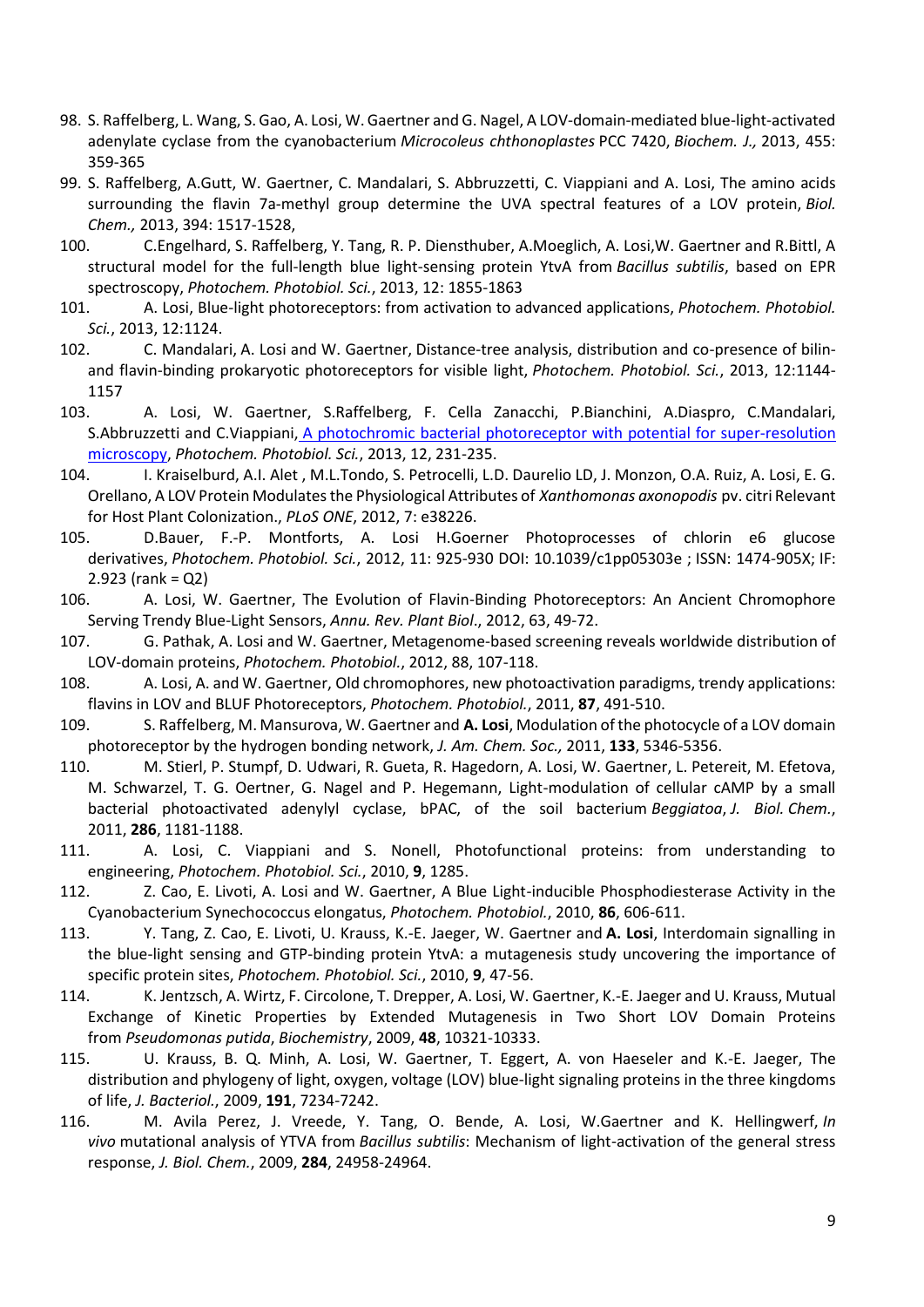- 117. H. Ogata, Z. Cao, A. Losi, W. Gaertner, Crystallization and preliminary X-ray analysis of LOV domain of blue-light receptor YtvA from *Bacillus amyloliquefaciens* FZB42, *Acta Crystallographica Section F*, 2009, **65,** 853-855.
- 118. G.P.Pathak, A. Ehrenreich, A. Losi, W.R. Streit, and W. Gaertner, Novel Blue Light-Sensitive Proteins from a Metagenomic Approach, *Environ. Microbiol.,* 2009, **11**, 2388-2399.
- 119. A. Losi and W. Gaertner, Bacterial bilin- and flavin-binding photoreceptors, *Photochem. Photobiol. Sci.*, 2008, **7,** 1168-1178*.* DOI: 10.1039/b802472c; ISSN: 1474-905X; IF =2.144
- 120. Z. Cao, V. Buttani, A. Losi and W. Gaertner, A blue light inducible two component signal transduction system in the plant pathogen *Pseudomonas syringae pv. tomato, Biophys. J*., 2008, 94, 897-905.
- 121. **A.Los**i and W. Gaertner Shedding (blue) light on algal gene expression, *Proc. Nat. Acad. Sci. USA*, 2008, 105, 7-8.
- 122. **A. Losi,** Flavin-based Blue-light Photosensors: a Photobiophysics Update, *Photochem. Photobiol.* 2007, 83, 1283-1300.
- 123. V. Buttani, W. Gaertner and **A. Losi**, NTP-binding properties of the blue-light receptor YtvA and effects of the E105L mutation, *Eur. Biophys. J.*, 2007, 36, 831-839. DOI: 10.1007/s00249-007-0155-1; ISSN: 0175-7571;IF =2.24
- 124. T. Drepper, T. Eggert, F. Circolone, A. Heck, U. Krauss, J.-K. Guterl, M. Wendorff, A. Losi, W. Gaertner and K.-E. Jaeger, Reporter proteins for in vivo fluorescence without oxygen, *Nature Biotechnol.*, 2007, 25, 443-445. DOI: 10.1038/nbt1293; ISSN: 1087-0156;IF =22.85
- 125. V. Buttani, **A. Losi**, T. Eggert, U. Krauss, K.-E. Jaeger, Z. Cao and W. Gaertner, Conformational analysis of the blue-light sensing protein YtvA reveals a competitive interface for LOV-LOV dimerization and interdomain interactions, *Photochem. Photobiol. Sci.*, 2007, 6, 41-49.
- 126. V. Buttani, **A. Losi**, E. Polverini and W. Gaertner, Blue news: NTP binding properties of the blue-light sensitive YtvA protein from *Bacillus subtilis*, *FEBS Lett.*, 2006, **580**, 3818-3822.
- 127. U. Krauss, A. Losi, W. Gaertner, K.-E. Jaeger and T. Eggert, Initial characterization of a blue-light sensing, phototropin-related protein from *Pseudomonas putida*: a paradigm for an extended LOV construct, *Phys. Chem. Chem. Phys.*, 2005, **7**, 2229-2236. DOI: 10.1039/b504554a ; ISSN: 1463-9076; IF = 2.519
- 128. **A. Losi,** E. Ghiraldelli, S. Jansen and W. Gaertner, Mutational effects on protein structural changes and interdomain interactions in the blue-light sensing LOV protein YtvA, *Photochem. Photobiol.*, 2005, 81, 1145-1152**.**
- 129. A. Losi, T. Gensch, M. A. van der Horst, K. J. Hellingwerf and S. E. Braslavsky, Hydrogen-Bond Network Probed by Time-Resolved Optoacoustic Spectroscopy: The Case of Photoactive Yellow Protein and the Effect of E46Q and E46A Mutations, *Phys. Chem. Chem. Phys.*, 2005, **7**, 2229-2236.
- 130. **A. Losi,** E. Ternelli and W. Gaertner, Tryptophan Fluorescence in the *Bacillus subtilis* Phototropinrelated Protein YtvA as a Marker of Interdomain Interaction , *Photochem. Photobiol.*, 2004, 80, 150-153.
- 131. **A. Losi,** T. Kottke and P. Hegemann, Recording of Blue Light-Induced Energy and Volume Changes within the Wild-Type and Mutated Phot-LOV1 Domain from *Chlamydomonas reinhardtii*, *Biophys. J.*, 2004, 86, 1051-1060. ISSN: 0006-3495; IF = 4.585
- 132. **A. Losi,** The bacterial counterparts of plants phototropins, *Photochem. Photobiol. Sci.*, 2004, 3, 566- 574.
- 133. T. Bednarz, A. Losi, W. Gaertner, P. Hegemann and J. Heberle, Functional variations among LOV domains as revealed by FT-IR difference spectroscopy, *Photochem. Photobiol. Sci.*, 2004, **3**, 575-579.
- 134. W. Gaertner, A. Losi, Crossing the borders: archaeal rhodopsins go bacterial, *Trends Microbiol.*, 2003, **11**, 405-407.
- 135. A. Losi, I. Yruela, M. Reus, A. R. Holzwarth and S. E. Braslavsky, Structural changes upon excitation of D1-D2-Cyt b(559) photosystem II reaction centers depend on the beta- carotene content, *Photochem. Photobiol.* Sci., 2003, 2, 722-729.
- 136. A. Losi, S. E. Braslavsky, The time-resolved thermodynamics of the chromophore-protein interactions in biological photosensors. Learning from photothermal measurements, *Phys. Chem. Chem. Phys.*, 2003, **5**, 2739-2750.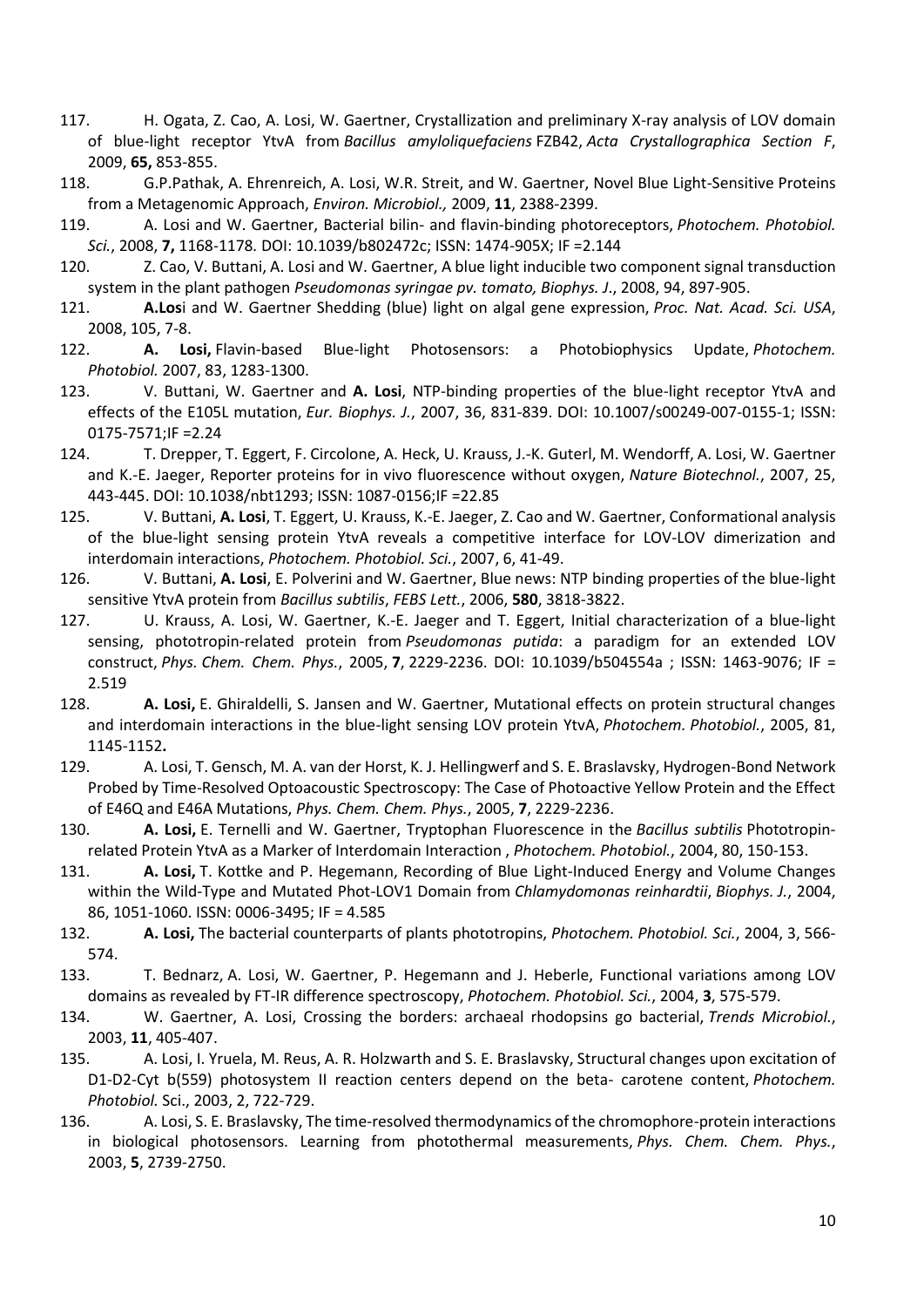- 137. **A. Losi,** B. Quest and W. Gaertner, Listening to the blue: the time-resolved thermodynamics of the bacterial blue-light receptor YtvA and its isolated LOV domain, *Photochem. Photobiol. Sci.*, 2003, **2**, 759-766.
- 138. **A. Losi,** E. Polverini, B. Quest and W. Gaertner, First evidence for phototropin-related blue- light receptors in prokaryotes, *Biophys. J.*, 2002, 82, 2627-2634.
- 139. A. Losi, A. A. Wegener, M. Engelhard and S. E. Braslavsky, Thermodynamics of the early steps in the photocycle of *Natronobacterium pharaonis* halorhodopsin. Influence of medium and of anion substitution, *Photochem. Photobiol.*, 2001, **74**, 495-503.
- 140. A. Losi, A. A. Wegener, M. Engelhardt and S. E. Braslavsky, Enthalpy-entropy ompensation in a photocycle: The K to L transition in sensory rhodopsin II from *Natronobacterium pharaonis*, *J. Am. Chem. Soc.*, 2001, **123**, 1766-1767.
- 141. A. Losi, A. A. Wegener, M. Engelhard, W. Gaertner and S. E. Braslavsky, Aspartate 75 mutation in sensory rhodopsin II from *Natronobacterium pharaonis* does not influence the production of the K-like intermediate, but strongly affects its relaxation pathway, *Biophys. J.*, 2000, **78**, 2581-2589.
- 142. A. Losi, I. Michler, W. Gaertner and S. E. Braslavsky, Time-resolved thermodynamic changes photoinduced in 5,12-*trans-*locked bacteriorhodopsin. Evidence that retinal isomerization is required for protein activation., *Photochem. Photobiol.*, 2000, **72**, 590-597.
- 143. A. Losi, S. E. Braslavsky, W. Gaertner and J. L. Spudich, Time-resolved absorption and photothermal measurements with sensory rhodopsin I from *Halobacterium salinarum*, *Biophys. J.*, 1999, **76**, 2183- 2191.ISSN: 0006-3495;IF = 4.58;
- 144. A. Losi, A. A. Wegener, M. Engelhard, W. Gaertner and S. E. Braslavsky, Time-resolved absorption and photothermal measurements with recombinant sensory rhodopsin II from *Natronobacterium pharaonis*, *Biophys. J.*, 1999, **77**, 3277-3286.
- 145. **A. Losi,** A. Vecli and C. Viappiani, Photoinduced structural volume changes in aqueous solutions of blepharismin, *Photochem. Photobiol.*, 1999, **69**, 435-442.
- 146. A. Losi, C. Viappiani, Reaction volume and rate constants for the excited-state proton transfer in aqueous solutions of naphthols, *Chem. Phys. Lett.*, 1998, **289**, 500-506.
- 147. T. A. Wells, A. Losi, R.K. Dai, P. ScottS. M. Park, J. Goldbeck and P. S. Song, Electron transfer quenching and photoinduced EPR of hypericin and the ciliate photoreceptor stentorin, *J. Phys. Chem. A*, 1997, **101**, 366- 372.
- 148. N. Angelini, R. Cubeddu, F. Lenci, A. Losi, A. Pifferi, A. Sgarbossa, P. Taroni, A. Vecli and C. Viappiani, Artificial model of photoreceptors: effect of quenchers on the fluorescence properties of hypericin embedded in liposomes, *J. Photochem. Photobiol. B: Biol.*, 1997, **38**, 245-252.
- 149. **A. Losi,** Fluorescence and time resolved photoacoustics of hypericin inserted in liposomes: dependence on pigment concentration and bilayer phase, *Photochem. Photobiol.,* 1997*,* **65,** 791-801. 6
- 150. **A. Losi,** R. Bedotti and C. Viappiani, Time-resolved photoacoustics determination of intersystem crossing and singlet oxygen photosensitization quantum yields for 4,5',8- trimethylpsoralen, *J. Phys. Chem.*, 1995, **99**, 16162-16167
- 151. F. Lenci, N. Angelini, F. Ghetti, A. Sgarbossa, A. Losi, A. Vecli, A. Viappiani, P. Taroni, A. Pifferi and R. Cubeddu, Spectroscopic and photoacustic studies of hypericin embedded in liposomes as a photoreceptor model., *Photochem Photobiol.*, 1995, **62**, 199-204.
- 152. **A. Losi,** A. Vecli, C. Viappiani, N. Angelini, F. Ghetti and F. Lenci, Photoacoustic spectroscopy of non radiative transitions in photoreceptor pigments from *Blepharisma japonicum*, *Med. Biol. Environment*, 1994, 22, 165-173.
- 153. A. Losi, C. Viappiani and P. R. Crippa, The interaction of melanin with 8- methoxypsoralen: Quenching effect on radiative and nonradiative transitions. A fluorescence and pulsed photoacoustic study, *Photochem. Photobiol.*, 1994, **59**, 596-602.
- 154. **A. Losi,** R. Bedotti, L. Brancaleon and C. Viappiani, Porphyrin-melanin interaction: effect on fluorescence and non-radiative relaxations, *J. Photochem. Photobiol. B: Biol.*, 1993, 21, 69-76.
- 155. A. Losi, C. Viappiani and P. R. Crippa, Quenching of the excited states of 8- methoxypsoralen by synthetic eumelanin, *J. Fluorescence*, 1993, **3**, 191-194.

### **b. Book Chapters**